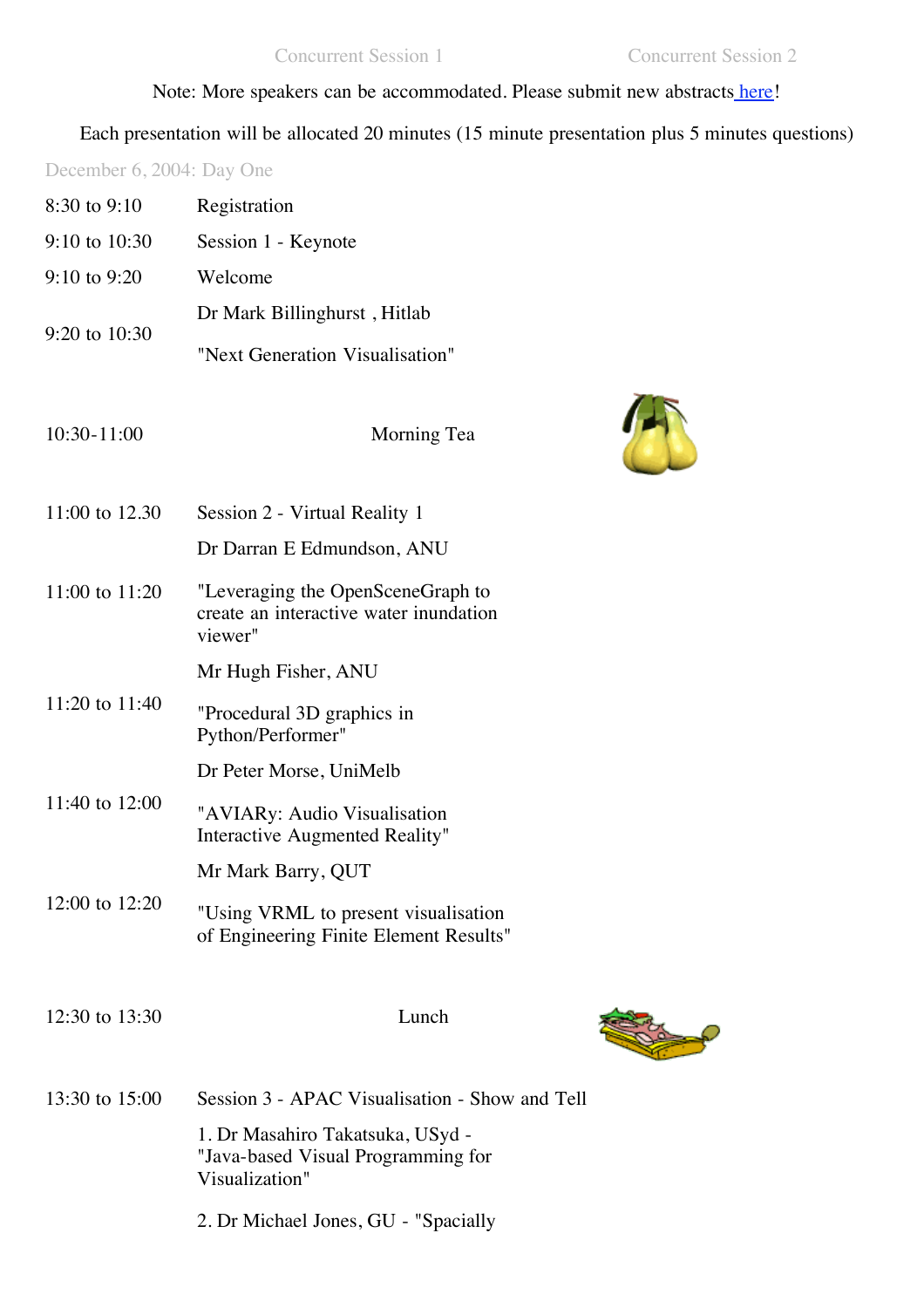| 13:30 to 15:00 | variant direct volume rendering in<br>hardware"                                |                                               |  |
|----------------|--------------------------------------------------------------------------------|-----------------------------------------------|--|
|                | 3. Mr Mark Dwyer, QUT - Awaiting<br>Abstract                                   |                                               |  |
|                | 4. Dr Karen Haines, UWA -<br>"Distributed Interactive Virtual<br>Environments" |                                               |  |
| 15:00 to 15:30 | Afternoon Tea                                                                  |                                               |  |
| 15:30 to 17:00 | Session 4                                                                      |                                               |  |
| 15:30 to 15:50 | Mr Alexander Streit, QUT<br>"Java as a visualisation platform"                 |                                               |  |
| 15:50 to 16:10 | Mr Alexander Streit, QUT<br>"A taxonomy of graphics clustering<br>techniques"  | <b>APAC/QPSF</b><br><b>Project Discussion</b> |  |
|                | Mr Stuart Ramsden, ANU                                                         | (Facilitated by Ian Atkinson)                 |  |
| 16:10 to 16:30 | "Periodic 3D Networks from Planar 2D<br>Hyperbolic Tilings"                    | <b>Concurrent with session 4</b>              |  |
|                | Mr Barnard Meade, UniMelb                                                      |                                               |  |
| 16:30 to 16:50 | "Distributed Rendering in a University<br>Environment"                         |                                               |  |

18:30 -

 $\bullet$ Dinner  $\pmb{\circ}$ 



## December 7, 2004: Day Two

| 9:30 to $11:00$  | Session 5 - Virtual Reality 2                                                                             |
|------------------|-----------------------------------------------------------------------------------------------------------|
|                  | Mr David Beard, Geoscience Australia                                                                      |
| $9:30$ to $9:50$ | "From Rocks to Eye-Candy using"<br>VRML, animations and movies to<br>visualise geoscientific information" |
|                  | Mr Paul Bourke, Swinburne University                                                                      |
| 9:50 to $10:10$  | "Hemispherical done projection for                                                                        |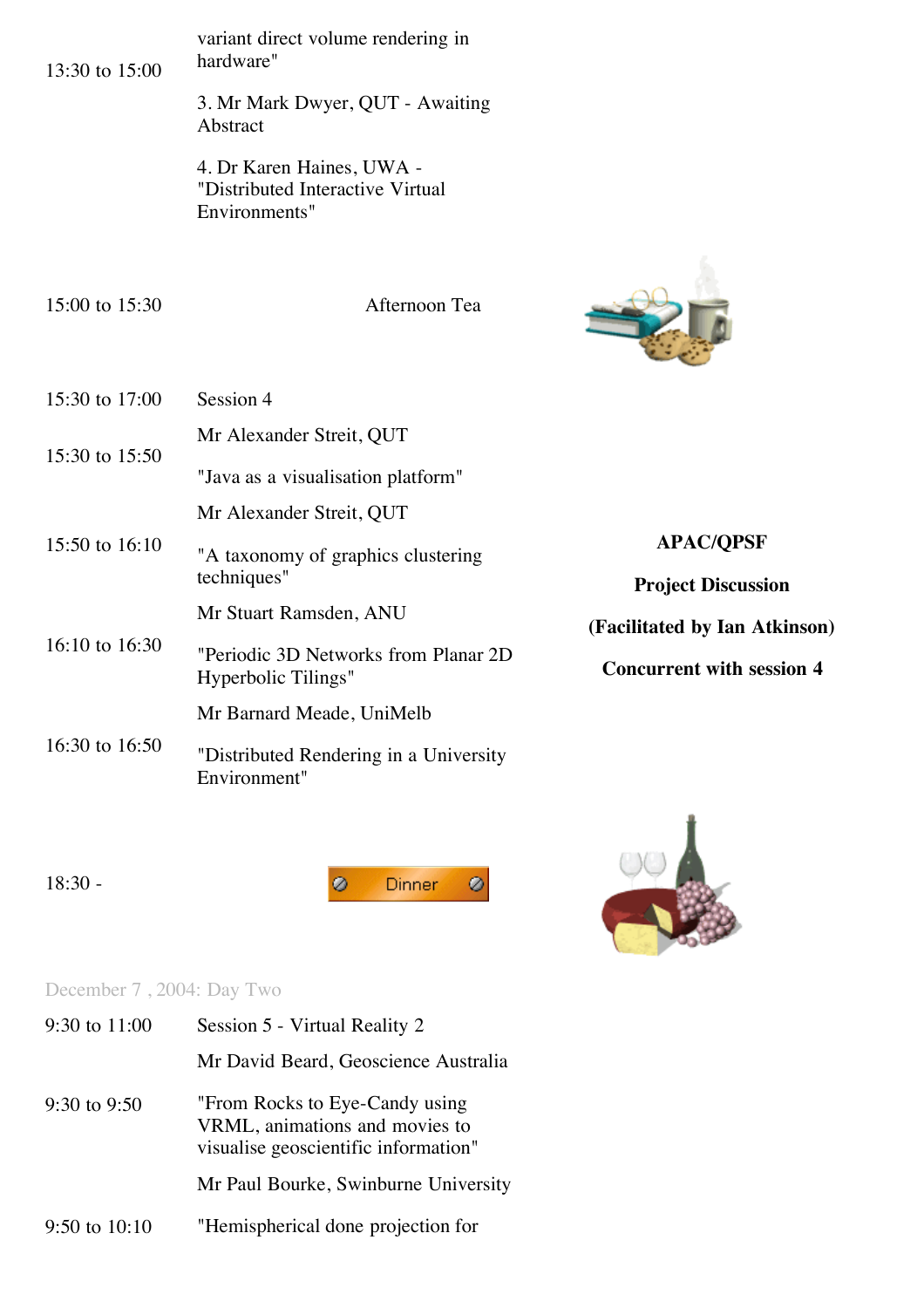|                    |                | visualisation, education, and<br>entertainment."                                                                                          |  |
|--------------------|----------------|-------------------------------------------------------------------------------------------------------------------------------------------|--|
|                    |                | Dr Matthew Hutchins, CSIRO                                                                                                                |  |
|                    | 10:10 to 10:30 | "Temporal bone surgery training using<br>networked haptic workbenches: an<br>update"                                                      |  |
|                    |                | Mr Drew Whitehouse, ANU                                                                                                                   |  |
|                    | 10:30 to 10:50 | "Eaten Alive - A high resolution<br>stereographic location based exhibit at<br>the National Science and Technology<br>Centre (Questacon)" |  |
|                    |                |                                                                                                                                           |  |
|                    | 11:00-11:30    | Morning Tea                                                                                                                               |  |
|                    | 11:30 to 13:00 | Session 6 - Volume & 3D Graphics                                                                                                          |  |
|                    |                | Dr Francis Clark, UQ                                                                                                                      |  |
|                    | 11:30 to 11:50 | "Real time analysis of noisy 3D<br>datasets"                                                                                              |  |
|                    |                | Dr Jasmine Banks, UQ                                                                                                                      |  |
|                    | 11:50 to 12:10 | "Automatic particle picking algorithms<br>for visualisation of biological<br>macromolecules"                                              |  |
|                    |                | Mr Ajay Limaye, ANU                                                                                                                       |  |
| $12:10$ to $12:30$ |                | "VolumeRendering 201"                                                                                                                     |  |
|                    |                | Mr Christoph Willing, UQ                                                                                                                  |  |
|                    | 12:30 to 12:50 | "Shared Applications in the Access<br>Grid"                                                                                               |  |
|                    |                |                                                                                                                                           |  |
|                    | 13:00 to 14:00 | Lunch                                                                                                                                     |  |
|                    | 14:00 to 3:30  | Session 7 - Flow Visualisation                                                                                                            |  |
|                    |                | Mr John Keogh, QUT                                                                                                                        |  |
|                    | 14:00 to 14:20 | "Eunstian Regad Flow Eight                                                                                                                |  |

"Function Based Flow Field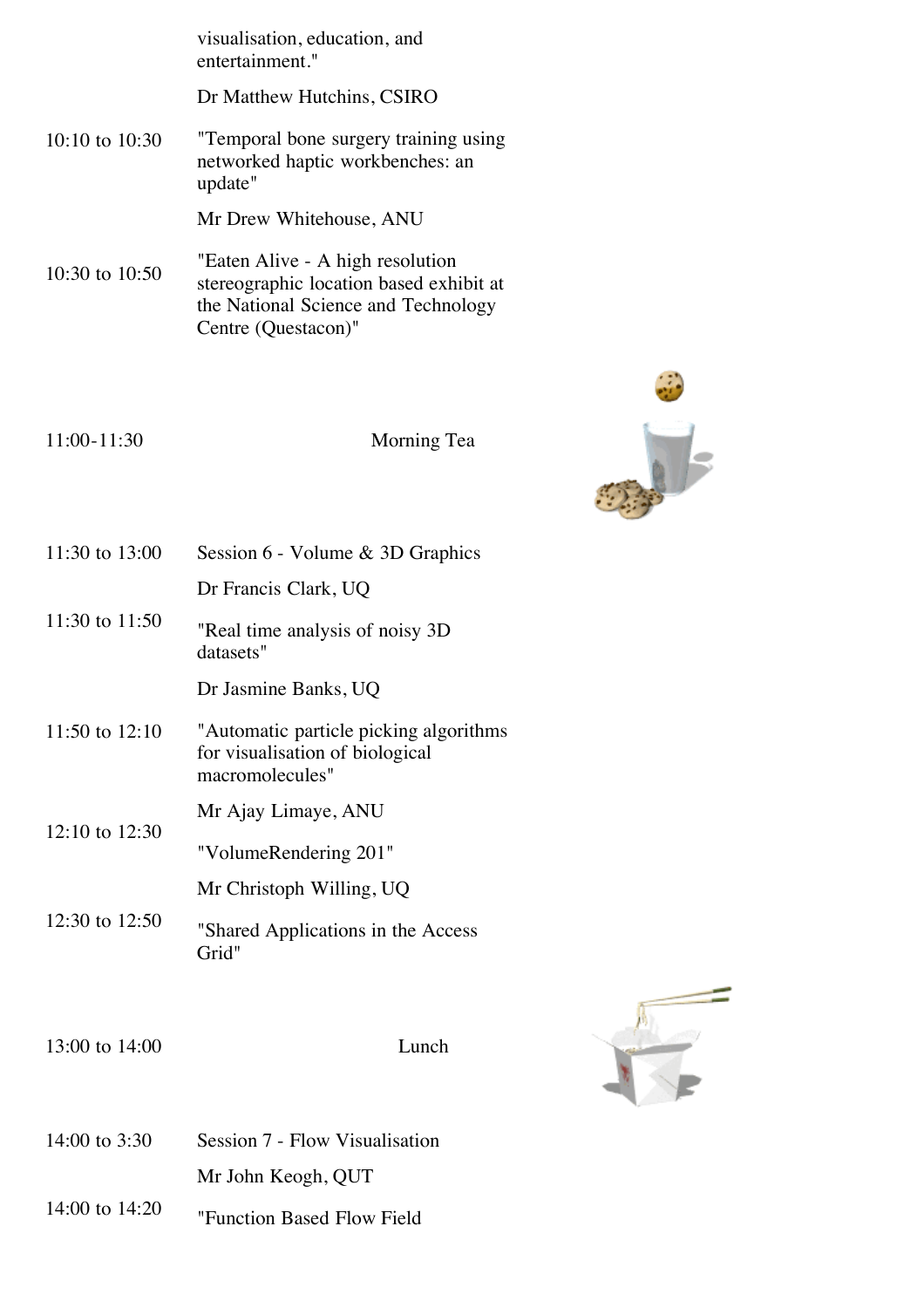|                    | Visualisation and Animation"                                                                             |
|--------------------|----------------------------------------------------------------------------------------------------------|
|                    | Mr Lance De Vine, QUT                                                                                    |
| $14:20$ to $14:40$ | "Line Integral Convolution (LIC) and<br>Related Techniques for the Visualisation<br>of Vector Fields"    |
|                    | Dr Stephen Jeffrey, UQ                                                                                   |
| 14:40 to $15:00$   | "Construction of a laparoscopic surgery<br>simulator for training and maintenance<br>of surgical skills" |
| 15:00 to $15:30$   | Mr Drew Whitehouse, ANU                                                                                  |
|                    | Announce OzVis05 & Close                                                                                 |

15:30 to 16:00 Afternoon Tea



Provisional Program (as at 1-Dec)